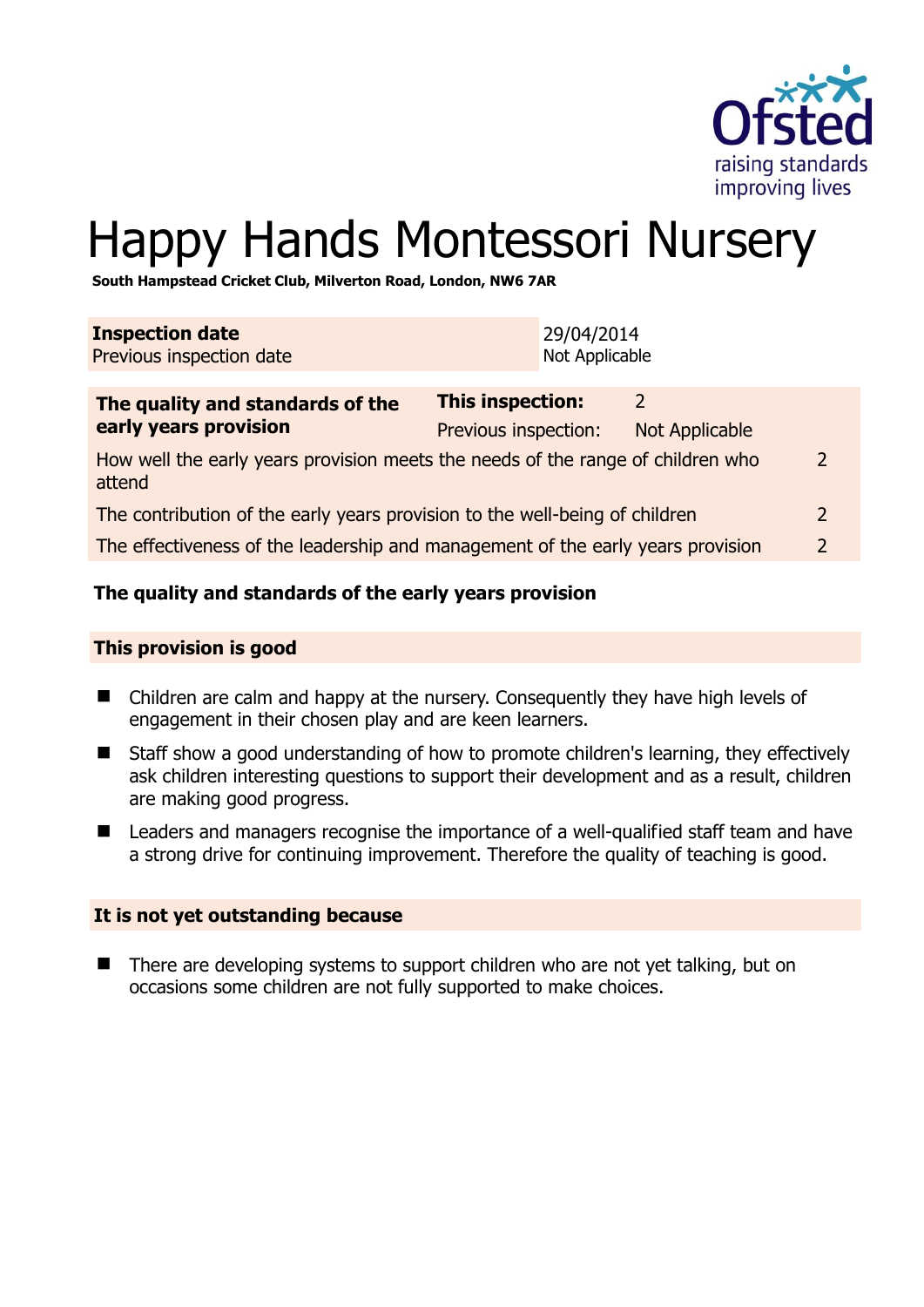# **Information about this inspection**

Inspections of registered early years provision are:

- scheduled at least once in every inspection cycle the current cycle ends on 31 July 2016
- scheduled more frequently where Ofsted identifies a need to do so, for example where provision was previously judged inadequate
- **•** brought forward in the inspection cycle where Ofsted has received information that suggests the provision may not be meeting the legal requirements of the Early Years Foundation Stage or where assessment of the provision identifies a need for early inspection
- **•** prioritised where we have received information that the provision is not meeting the requirements of the Early Years Foundation Stage and which suggests children may not be safe
- scheduled at the completion of an investigation into failure to comply with the requirements of the Early Years Foundation Stage.

# **Inspection activities**

- The inspector observed children and staff's interactions with them, in both the inside and outside areas.
- $\blacksquare$  The inspector spoke with children, parents and staff.
- The inspector conducted a joint observation with the manager.
- $\blacksquare$  The inspector held meetings with the provider and manager.
- The inspector reviewed a range of relevant documents including children's learning records, safeguarding policy and staff vetting checks.

**Inspector**  Naomi Hillman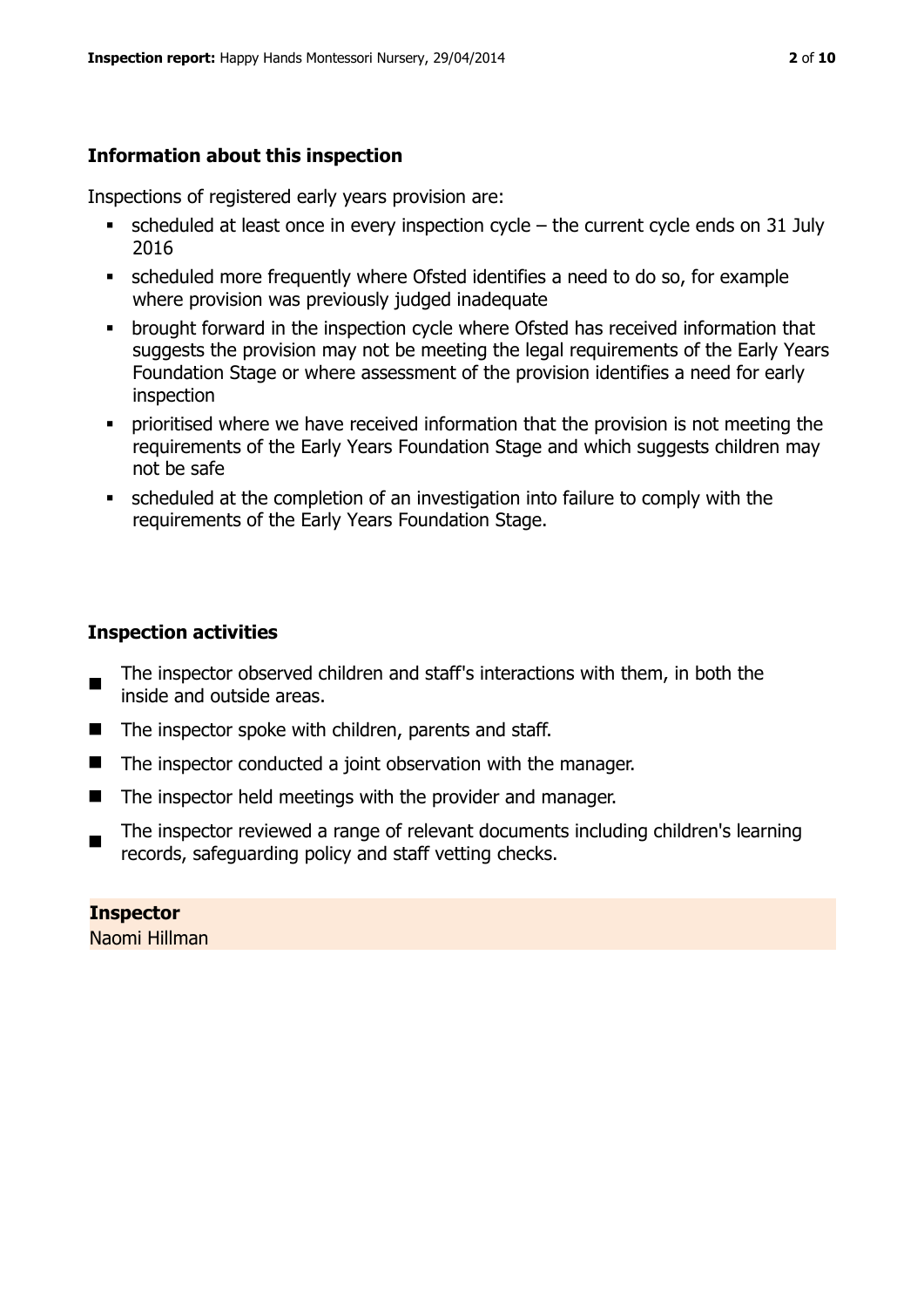#### **Full report**

#### **Information about the setting**

Happy Hands Montessori Nursery registered on the Early Years Register in 2013. It is one of two nurseries run by Happy Hands Montessori Nursery Ltd. The nursery operates from a hall within South Hampstead Cricket Club in Brondesbury Park in the London Borough of Brent. Children have access to a secure enclosed outdoor play area.

The nursery is open each weekday from 8am to 6pm for 43 weeks of the year, offering part time or full day places. The nursery follows the Montessori teaching method. There are 20 children on roll who are aged between two and four-years-old. The nursery is in receipt of funding for free early education for children aged three and four years. The nursery supports children learning English as an additional language and children who have special educational needs and/or disabilities. The nursery employs five members of staff, all of whom hold relevant early years qualifications. The nursery also employs a cook.

#### **What the setting needs to do to improve further**

#### **To further improve the quality of the early years provision the provider should:**

■ further develop systems to support all children's communication skills.

#### **Inspection judgements**

#### **How well the early years provision meets the needs of the range of children who attend**

Children enjoy their time at nursery. The manager and staff create a calm and welcoming environment and therefore children have high levels of engagement in their play and learning. The nursery follows Montessori teaching methods which staff use to effectively promote children's learning in line with the Early Years Foundation Stage curriculum. Staff provide children with a wide range of interesting and challenging experiences through a mixture of adult-led and child-initiated activities. The environment is organised to enable children to move around freely and choose from a wide range of resources. Managers and staff explain how children's individual interests are supported and that children who are focused on an activity are not interrupted. Consequently children are keen and interested in learning.

Staff practice is based on a secure knowledge and understanding of how to promote the learning and development of young children. All staff consistently extend children's learning through asking thoughtful questions that help them to explore their ideas and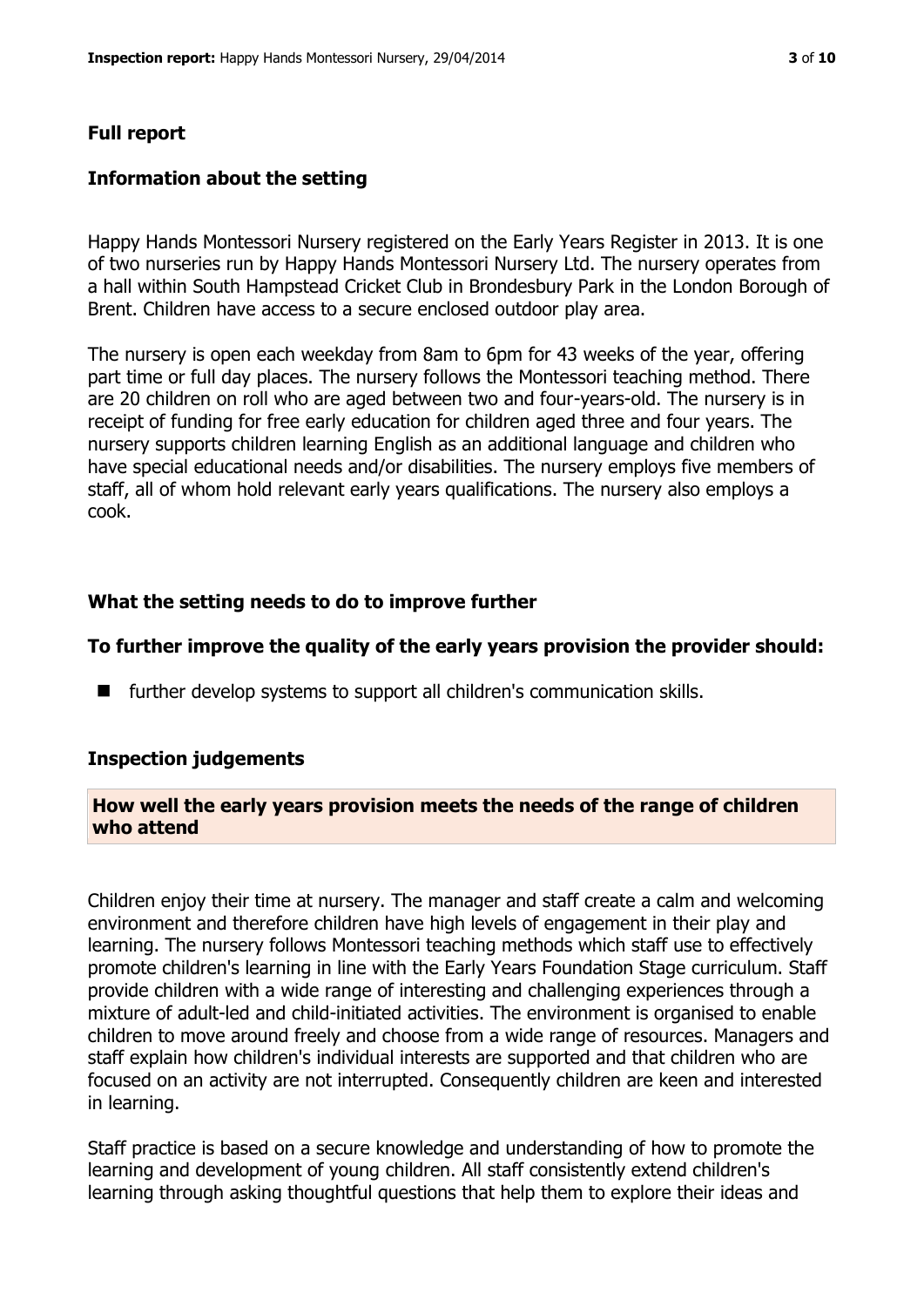think about what they are doing. For example, while playing with water staff ask them 'What happens when you pour the water into the top?' Staff encourage children to watch closely and pour the water again over a period of a few minutes to help them develop and explore their understanding of what happens. The quality of all teaching is good and, at times, outstanding.

Key persons work with parents to create an accurate record of children's learning and development when they start at the nursery and they know their key children well. They are able to describe their individual interests, current stages of development and next steps in learning. All staff complete regular observations of children and use these to effectively plan suitably challenging activities. Progress checks for two-year-old children are in place. In addition, staff carry out regular assessments of children's learning to help ensure all children are working comfortably within the typical range of development expected for their age.

Staff have a strong focus on the development of children's communication and language and their physical and social skills to ensure that they are developing the key abilities needed when they go on to school. Staff can demonstrate that all children are progressing well towards the early learning goals. Where children's starting points are below those of other children of their age, key persons have targeted strategies and interventions in place. This ensures all children's learning needs are met. The staff are developing systems to communicate with children who do not yet talk and these are beginning to be embedded in practice. However, occasionally there are missed opportunities to help these children to make choices, such as choosing a song during circle time.

There are strong relationships between parents and staff. The key person system supports all parents to share information about their child's learning and development at home. Parents feel well-informed about their children's progress and development at the nursery. An informal system of daily conversations and regular parent meetings means that key persons and parents work in partnership to support children's learning and development.

#### **The contribution of the early years provision to the well-being of children**

The nursery is a safe, bright and well-organised environment with a variety of accessible and stimulating resources that cover the seven areas of learning and development. Both the inside and outside areas provides a range of experiences that support children's development and emotional well-being.

All staff know children well and the effective key-person system helps children form secure attachments and promotes their well-being. Key persons get to know each child well before they settle into the nursery. They use their understanding of the individual child's interests and needs to sensitively support their transition into the nursery. All staff help children develop independence and self-care skills by encouraging them to take an active role in the daily routines, such as washing up their own plates and bowls after lunch. This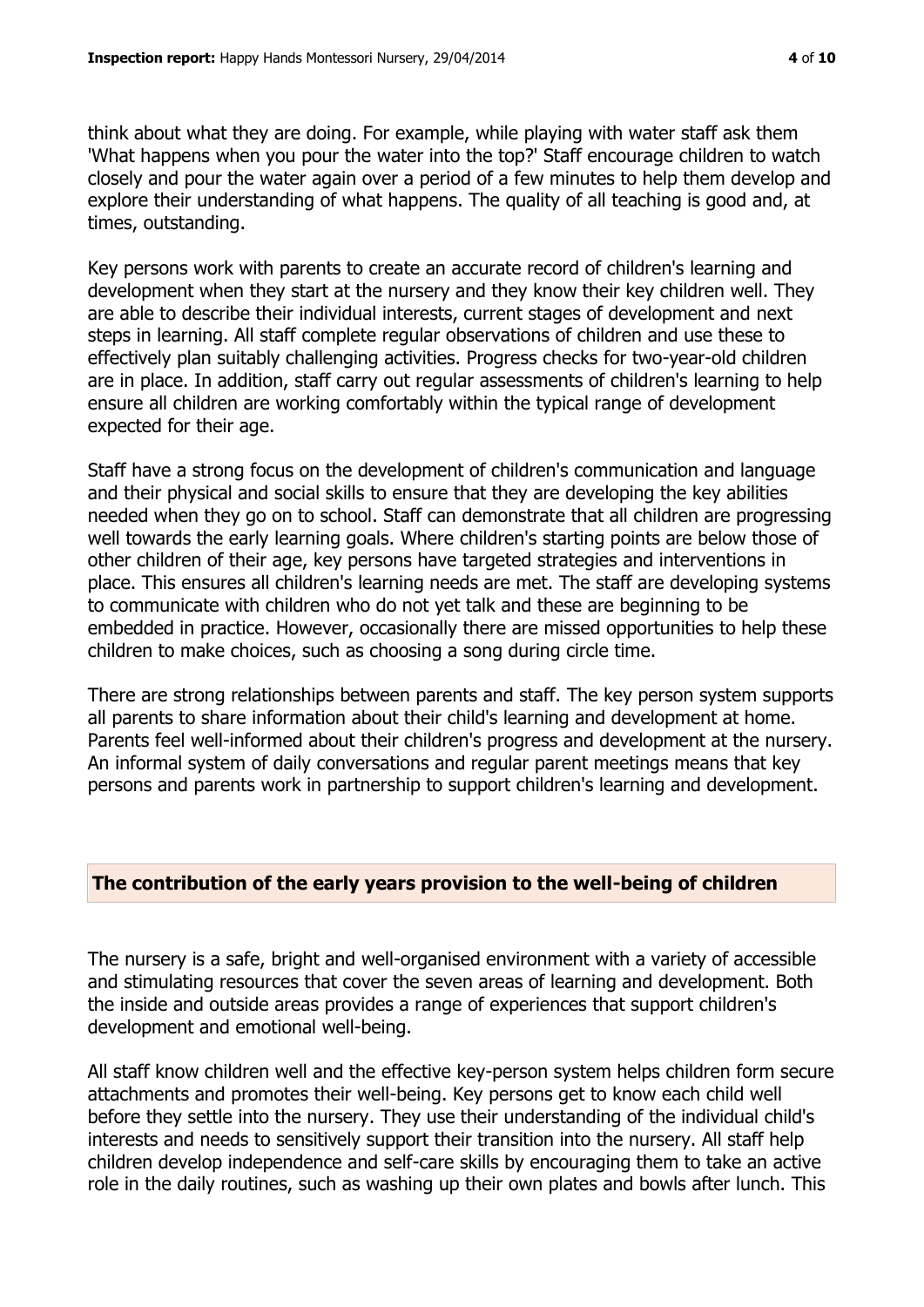means that all children show high levels of motivation and self-confidence. Older children are confident in caring for themselves which they will need to do when they go on to school.

Staff spend their time engaging with the children, they talk to them with kindness and respect. Staff are good role models and use agreed strategies to provide clear guidance for children about what is acceptable behaviour. Consequently, children behave well and are learning to respect each other. Older children are able to resolve differences without adult support and relationships are good at all levels. Staff develop warm relationships with children, they are enthusiastic and praise children's efforts. Children's behaviour shows that they are confident as they approach adults with questions or concerns.

Staff have a strong focus on keeping children safe and are able to demonstrate that they understand how to take appropriate action to protect and support the children in their care. Staff encourage children to explore the environment around them and understand the consequences of their actions. As a result, children are learning how to manage ageappropriate risks and challenges such as learning to climb up the slide ladder safely. Staff talk to children about the importance of a healthy diet and what their body needs to grow. Children are provided with good opportunities to enjoy the fresh air and be physically active. For example, as they enjoy racing on scooters and throwing the balls into baskets.

As this is a newly opened nursery no children have yet moved onto other settings or school. However, staff are beginning to emotionally prepare older children for their transition to school by talking to them about school life and putting in place systems to share information with local primary schools.

#### **The effectiveness of the leadership and management of the early years provision**

The management team have a good understanding of their responsibilities in meeting the learning requirements of the Early Years Foundation Stage. They have a secure knowledge of the areas of learning and how children learn. The provider works in partnership with the manager to track all children's progress and monitor the assessment of children's learning and development. This ensures appropriate interventions are sought for children or groups of children with identified needs.

The provider recognises the impact an experienced and well qualified staff team has on outcomes for children and encourages ongoing professional development. There are effective systems for staff supervision and appraisals which are used to identify any training needs and any under-performance is swiftly tackled. The manager works closely with the staff team and an ongoing process of observation, reflective practice and weekly meetings support staff practice. All staff have access to regular training with the emphasis on continually building teaching skills and meeting children's learning needs.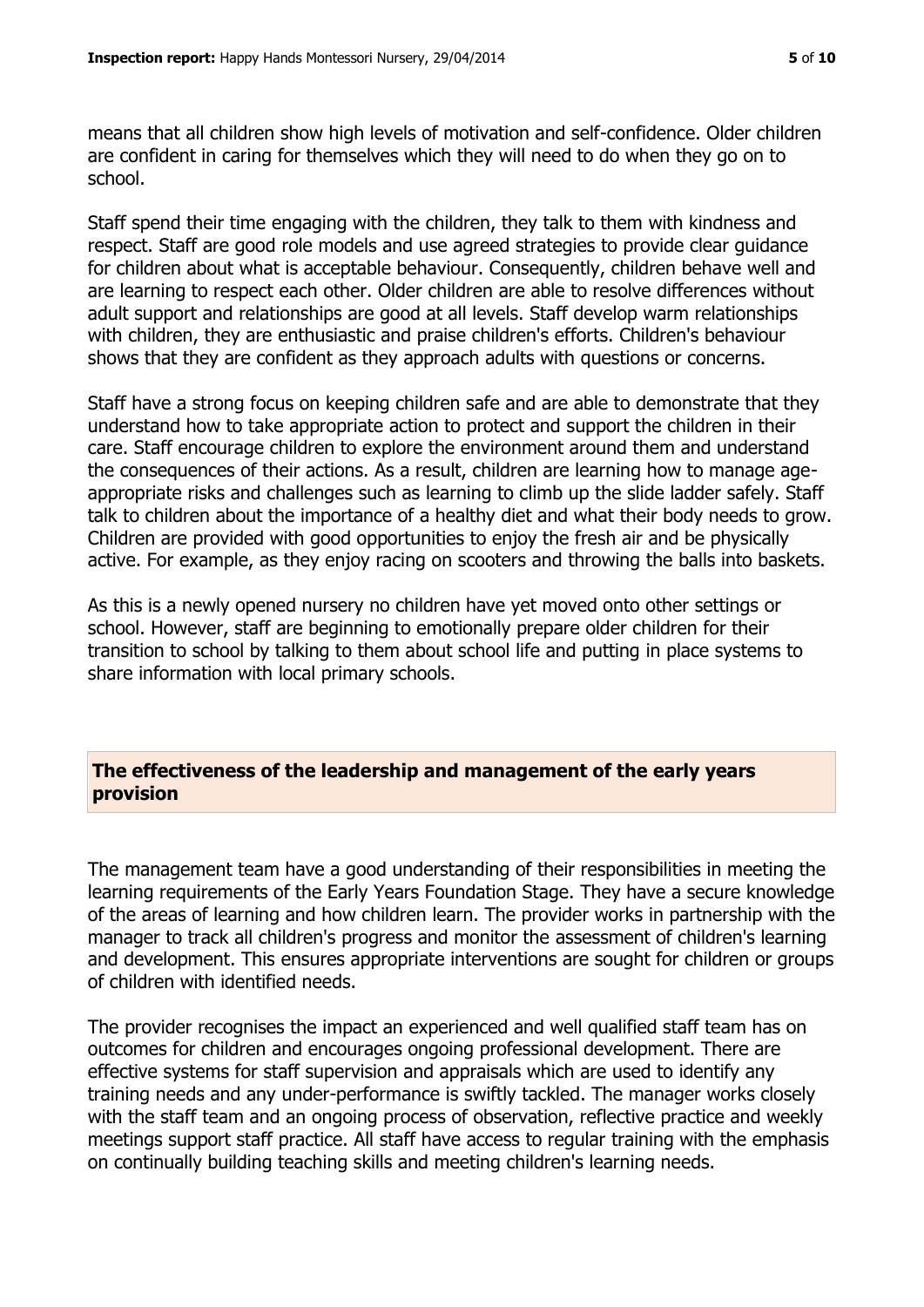The management team have a secure understanding of the safeguarding and welfare requirements of the Early Years Foundation Stage. An effective safeguarding policy is in place and is understood and implemented by all staff. This means staff are sensitive to potential and actual harm to children and know the correct procedures to follow to keep children safe. The provider and manager have put in place clear processes for the recruitment and induction of staff and all staff have been vetted to work with children. Daily registers, first aid procedures and regular fire drills mean that children's safety and welfare is effectively promoted.

The provider and manager have a strong drive to improve. A well-documented and robust process of self-evaluation is in place. They seek the views of local authority advisors, children, parents and staff to inform their priorities for development. Planned actions to overcome weaknesses are highly effective. For example, a plan to improve the amount of fresh fruit and vegetables children eat has been implemented in gradual steps and has led to a significant improvement in children's diet and openness to try new foods.

The provider and manager have good relationships with parents. Parents feel able to approach them with any questions or concerns. The manager supports key persons and parents to work together to meet the needs of all children. Partnerships with other professionals and outside agencies are developing and appropriate interventions are being secured, consequently children are receiving the support they need.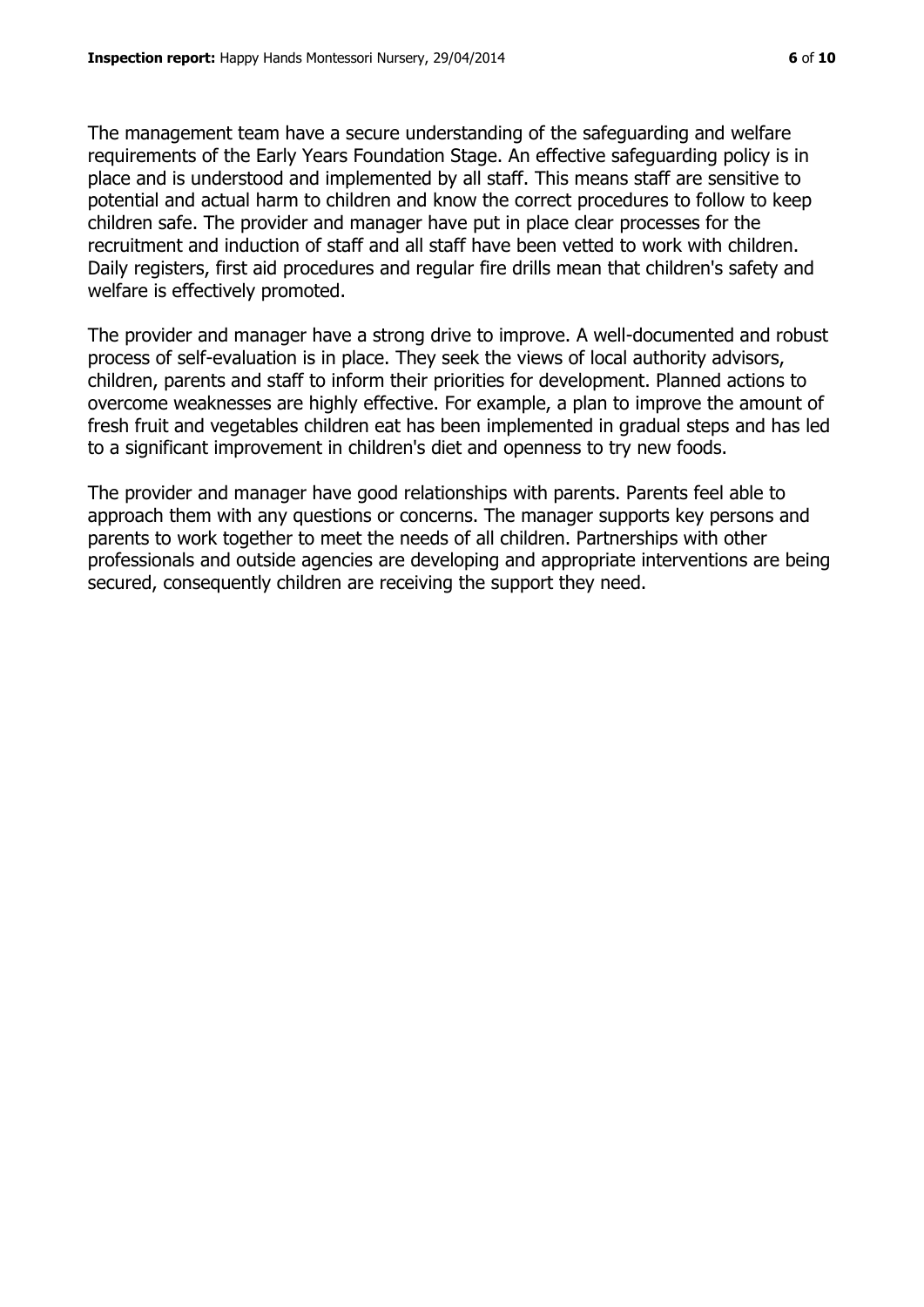# **What inspection judgements mean**

# **Registered early years provision**

| <b>Grade</b> | <b>Judgement</b>        | <b>Description</b>                                                                                                                                                                                                                                                                                                                                                                                |
|--------------|-------------------------|---------------------------------------------------------------------------------------------------------------------------------------------------------------------------------------------------------------------------------------------------------------------------------------------------------------------------------------------------------------------------------------------------|
| Grade 1      | Outstanding             | Outstanding provision is highly effective in meeting the needs<br>of all children exceptionally well. This ensures that children are<br>very well prepared for the next stage of their learning.                                                                                                                                                                                                  |
| Grade 2      | Good                    | Good provision is effective in delivering provision that meets<br>the needs of all children well. This ensures children are ready<br>for the next stage of their learning.                                                                                                                                                                                                                        |
| Grade 3      | Requires<br>improvement | The provision is not giving children a good standard of early<br>years education and/or there are minor breaches of the<br>safeguarding and welfare requirements of the Early Years<br>Foundation Stage. It will be monitored and inspected within<br>twelve months of the date of this inspection.                                                                                               |
| Grade 4      | Inadequate              | Provision that is inadequate requires significant improvement<br>and/or enforcement action. The provision is failing to give<br>children an acceptable standard of early years education and/or<br>is not meeting the safeguarding and welfare requirements of<br>the Early Years Foundation Stage. It will be monitored and<br>inspected again within six months of the date of this inspection. |
| Met          |                         | The provision has no children on roll. The inspection judgement<br>is that the provider continues to meet the requirements for<br>registration.                                                                                                                                                                                                                                                   |
| Not met      |                         | The provision has no children on roll. The inspection judgement<br>is that the provider does not meet the requirements for<br>registration.                                                                                                                                                                                                                                                       |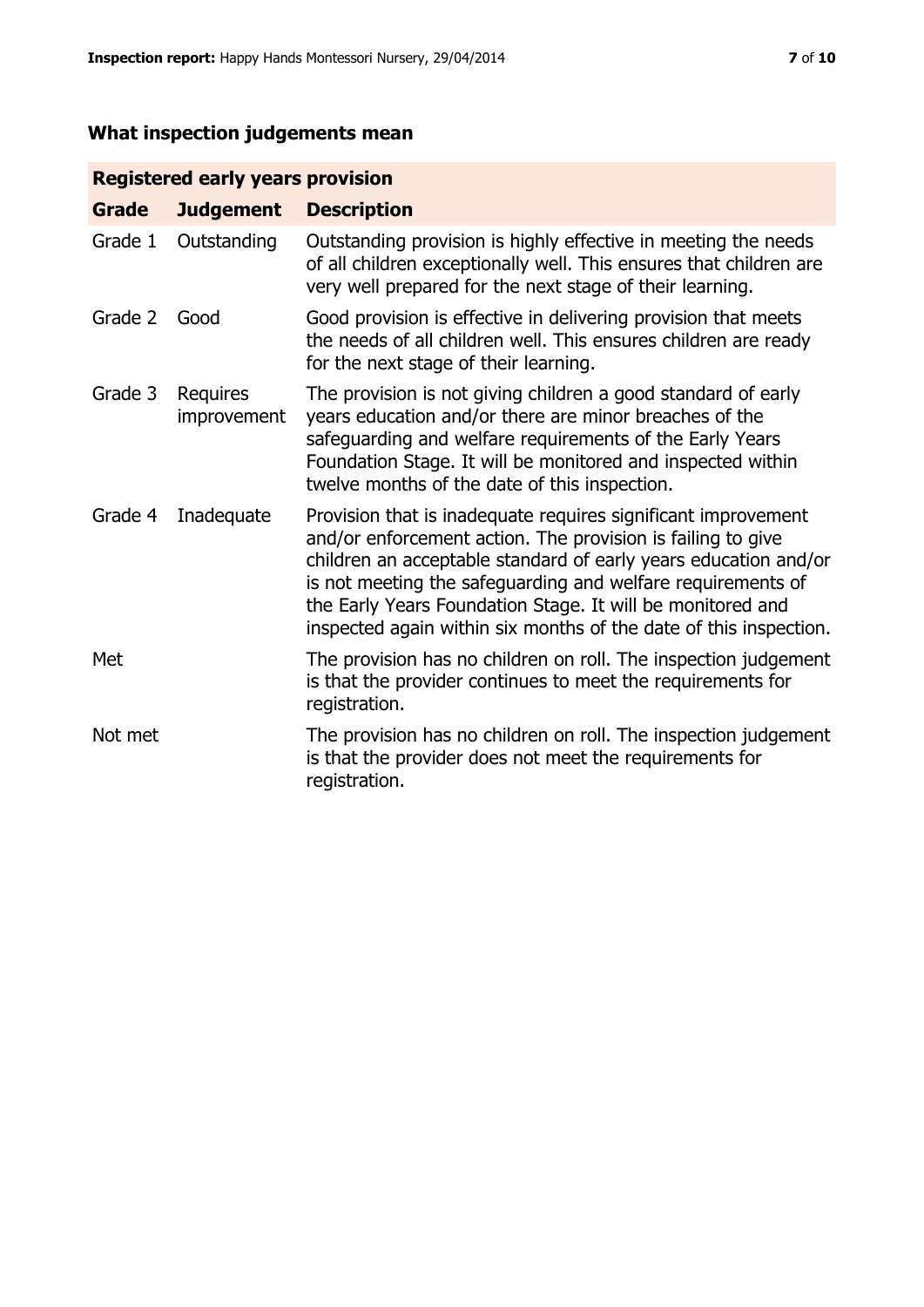### **Inspection**

This inspection was carried out by Ofsted under sections 49 and 50 of the Childcare Act 2006 on the quality and standards of provision that is registered on the Early Years Register. The registered person must ensure that this provision complies with the statutory framework for children's learning, development and care, known as the Early Years Foundation Stage.

## **Setting details**

| Unique reference number           | EY468171                           |
|-----------------------------------|------------------------------------|
| <b>Local authority</b>            | <b>Brent</b>                       |
| <b>Inspection number</b>          | 934339                             |
| <b>Type of provision</b>          | Full-time provision                |
| <b>Registration category</b>      | Childcare - Non-Domestic           |
| Age range of children             | $0 - 5$                            |
| <b>Total number of places</b>     | 30                                 |
| <b>Number of children on roll</b> | 20                                 |
| <b>Name of provider</b>           | Happy Hands Montessori Nursery Ltd |
| Date of previous inspection       | not applicable                     |
| <b>Telephone number</b>           | 0208 452 4060                      |

Any complaints about the inspection or the report should be made following the procedures set out in the guidance *'Complaints procedure: raising concerns and making complaints* about Ofsted', which is available from Ofsted's website: www.ofsted.gov.uk. If you would like Ofsted to send you a copy of the guidance, please telephone 0300 123 4234, or email enquiries@ofsted.gov.uk.

## **Type of provision**

For the purposes of this inspection the following definitions apply:

Full-time provision is that which operates for more than three hours. These are usually known as nurseries, nursery schools and pre-schools and must deliver the Early Years Foundation Stage. They are registered on the Early Years Register and pay the higher fee for registration.

Sessional provision operates for more than two hours but does not exceed three hours in any one day. These are usually known as pre-schools, kindergartens or nursery schools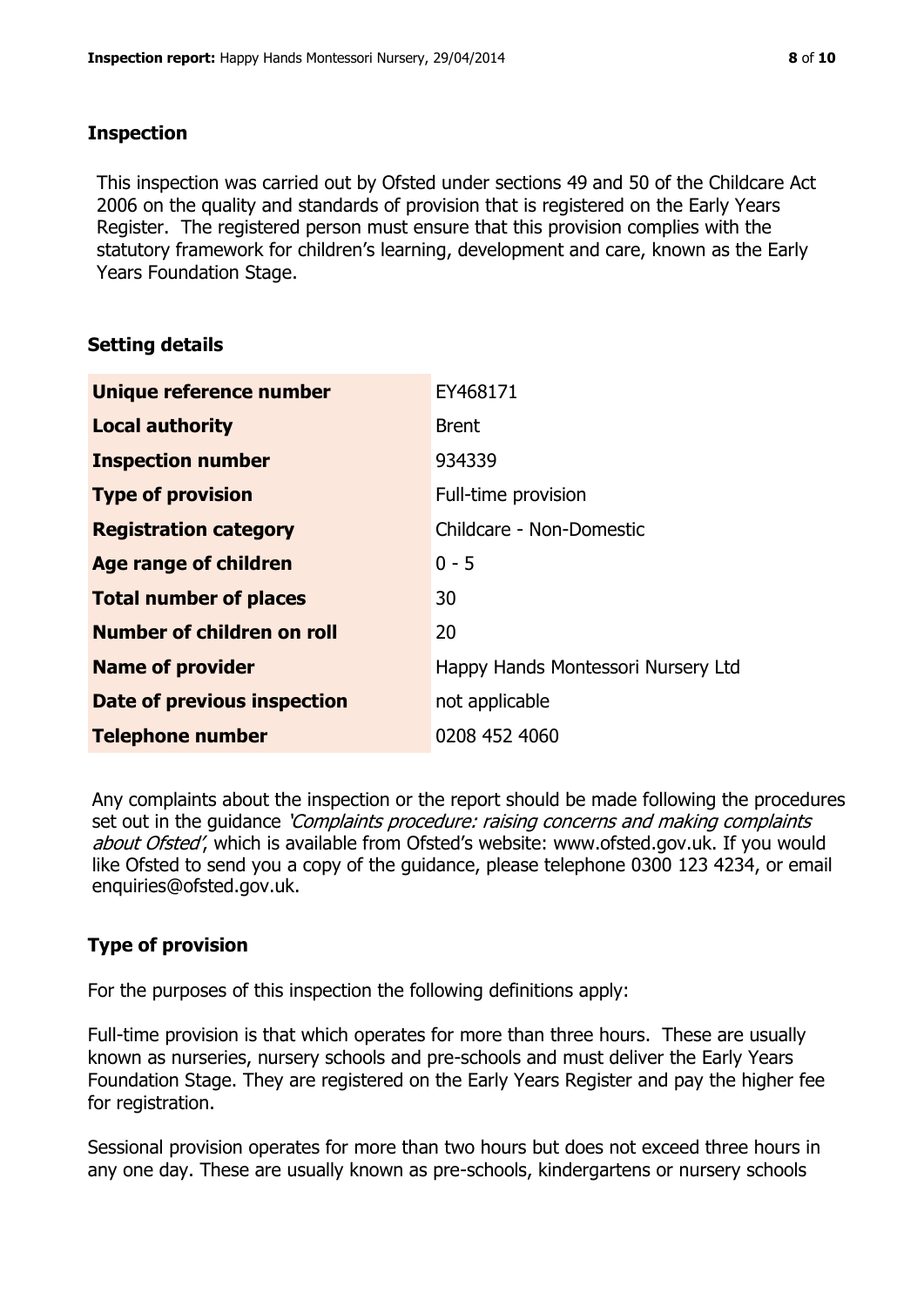and must deliver the Early Years Foundation Stage. They are registered on the Early Years Register and pay the lower fee for registration.

Childminders care for one or more children where individual children attend for a period of more than two hours in any one day. They operate from domestic premises, which are usually the childminder's own home. They are registered on the Early Years Register and must deliver the Early Years Foundation Stage.

Out of school provision may be sessional or full-time provision and is delivered before or after school and/or in the summer holidays. They are registered on the Early Years Register and must deliver the Early Years Foundation Stage. Where children receive their Early Years Foundation Stage in school these providers do not have to deliver the learning and development requirements in full but should complement the experiences children receive in school.